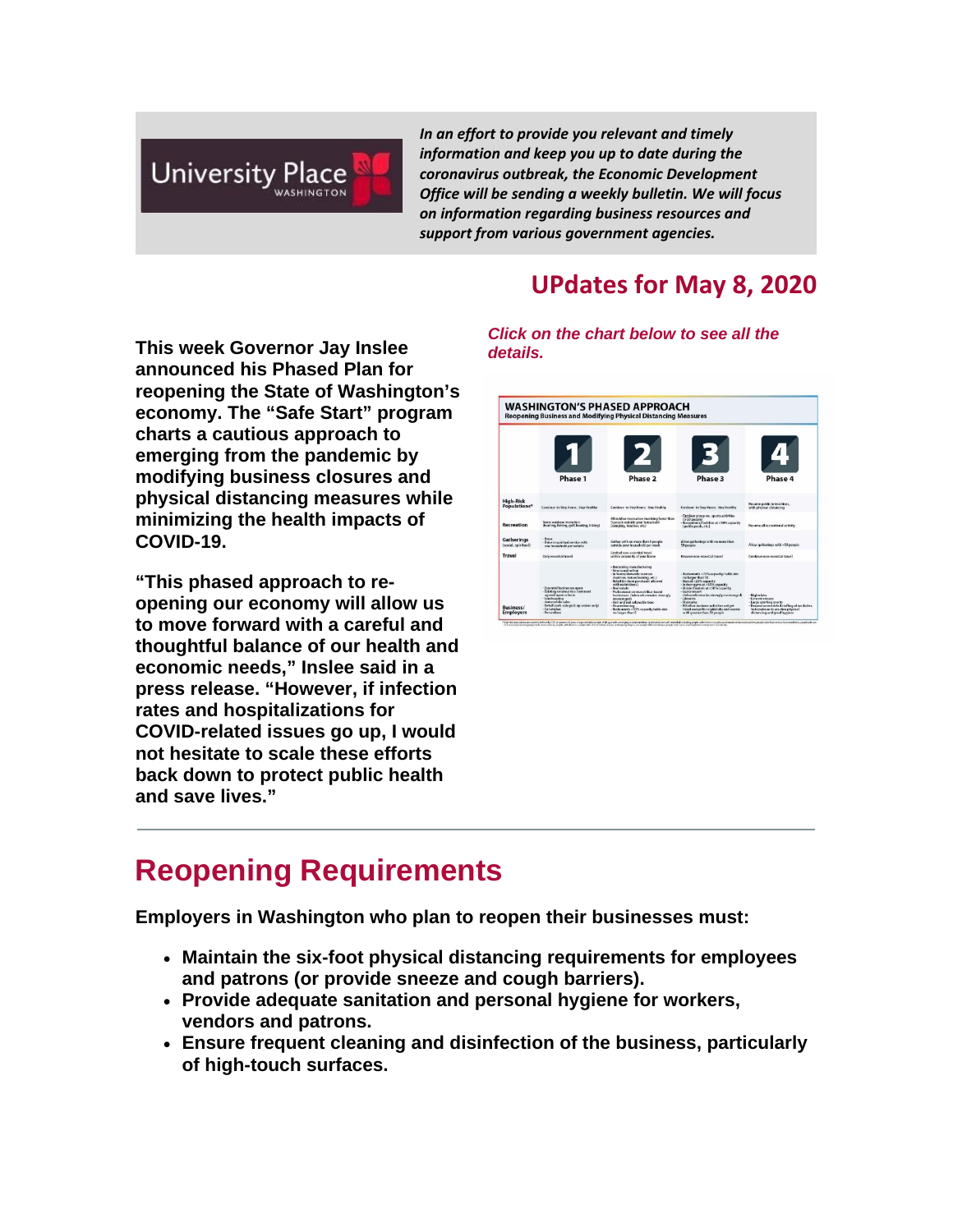- **Provide necessary personal protective equipment (PPE) and L&Irequired cloth facial coverings in accordance with industry-specific COVID-19 standards.**
- **Educate employees about signs, symptoms and risk factors for COVID-19 and its spread.**
- **Develop policies for addressing ill employees. Require COVID-19 positive employees to stay at home while infectious, and potentially restrict employees who were directly exposed to that individual. Follow CDC guidelines on deep cleaning after reports of an employee with suspected or confirmed COVID-19 illness.**
- **Follow directives of federal, state and local public health and workplace safety officials regarding specific practices appropriate for your business.**

**Challenge Seattle and the Washington Roundtable have developed a [business checklist](https://nam12.safelinks.protection.outlook.com/?url=http%3A%2F%2Fr20.rs6.net%2Ftn.jsp%3Ff%3D001v5Enb-zpEtviWpY3CU-Vv_Q9svUm2uTkkPEATSpAGwYc71e10lviNnoZO082h8DKHyLxk59m52Fd7CYZeSITjpI4CGuQxUgqxHtwZIMhId9-rgPYxPFBuksJK32yQcxJIm5kdIt2ew05vhVHNYrReDnwHPTe3plnzIKpT91zF_QjTBKltfQr6n6gmtFrNOnQZpmVhqFbBLx7ihuo0Kpiv3Whkib8KGosrpJyGsDDw26RZi76UDKqBDAvD0nCmDrSnPBq6RAzMtKRCRJKFMbg-Q%3D%3D%26c%3DwlwSD_IjCj2VG3i2ikqEy6uMdyQAhFXI5ybh7WEHh8Q3PTXSlKXD2w%3D%3D%26ch%3DlZgwv7Z0Jxhn7YYce5m7wQBuFejW8EAAQWeCS7cgmYRO0ffak4ix6g%3D%3D&data=01%7C01%7Cbmetcalf%40cityofup.com%7C8c476508ccf34ab0444408d7f39d490e%7C964f2256ad7d4cd99f27e9cb8052aa15%7C0&sdata=EkPUrWyYKq5JBq1eGdSxOE%2F6ekMxcqVEgc2Es0Z4SNs%3D&reserved=0) which is a great starting point for businesses as they prepare for a Safe Start.** 

## **Reopening Steps for Restauranteurs**

**The [Washington Hospitality Association](https://nam12.safelinks.protection.outlook.com/?url=http%3A%2F%2Fr20.rs6.net%2Ftn.jsp%3Ff%3D001v5Enb-zpEtviWpY3CU-Vv_Q9svUm2uTkkPEATSpAGwYc71e10lviNnoZO082h8DK0TJvd6xyqEfr73yKOkvWLjd1jQUG60J2bbTj4anAAgiLoNqxROSkIGRdVPjZ0hIxu1QJI3t-q5SyIsE1oHB-lxedurno3RxUt5Y0bdW-u1_LojbTmXmQv7x4HmugL_QbFw3bGRWFP-ee-akM8o1p6ePdtnPVVQxw%26c%3DwlwSD_IjCj2VG3i2ikqEy6uMdyQAhFXI5ybh7WEHh8Q3PTXSlKXD2w%3D%3D%26ch%3DlZgwv7Z0Jxhn7YYce5m7wQBuFejW8EAAQWeCS7cgmYRO0ffak4ix6g%3D%3D&data=01%7C01%7Cbmetcalf%40cityofup.com%7C8c476508ccf34ab0444408d7f39d490e%7C964f2256ad7d4cd99f27e9cb8052aa15%7C0&sdata=dXkUobJGheBpaLl0XnyjIddrQAONMeoUXvBRY4cYWwY%3D&reserved=0) has outlined key steps that restaurants can take now while waiting to reopen:**

- **Adjust dining room seating to provide for social distancing.**
- **Determine lobby traffic procedures. Will you take reservations? Will customers need to wait outside or in their car until seating is available?**
- **Source and acquire masks for employees.**
- **Identify COVID-19 screening measures. Will you take employee temperatures or allow self-reporting?**
- **For the near future, source single-use items, such as condiment packets, throw-away menus, etc.**

# **COVID-19 Impact Webinar**

**Make plans to participate in a free COVID-19 webinar to get a quick overview of some of the State of Washington's responses, resources, and other impacts affecting small businesses. Interact with liaisons from the Employment Security Department (ESD), Department of Health (DOH), Department of Revenue (DOR), Department of Labor & Industry (L&I), Department of Enterprise Services (DES) and the Governor's Office for Regulatory Innovation and Assistance (ORIA). Learn about:**